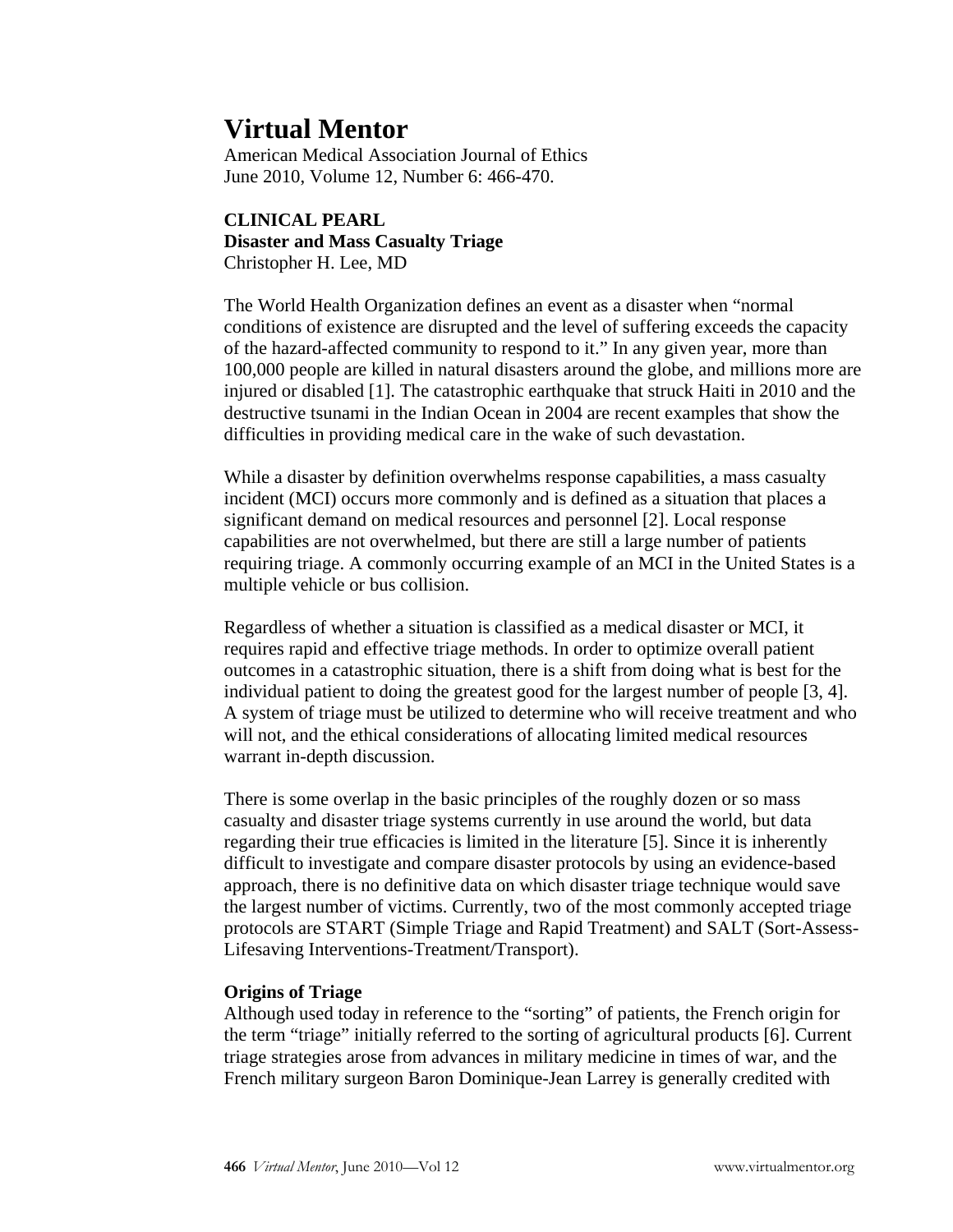developing the first battlefield triage system [7]. In his 1812 memoirs, Larrey explained his then-novel method of immediately treating the most severely wounded first without waiting for the battle to end, as was previously customary.

Differing triage principles emerged in subsequent decades, and in 1846, British surgeon John Wilson proposed that treatment be deferred for both those with minor wounds and those with severe injury, instead offering therapy first to those patients who were most likely to benefit from immediate treatment [8]. During World War I, the United States adopted a triage approach that maximized the number of soldiers who could return to service. Those who could return to combat quickly were treated first in order to maintain the numbers of the fighting force [9]. During the Korean and Vietnam Wars, and most recently in conflicts in the Middle East, the ability to rapidly transport wounded soldiers by ground and air to well-equipped medical facilities changed the strategy of modern battlefield triage from on-scene treatment to rapid evacuation [10, 11].

While military medicine furthered our understanding of combat triage, recent catastrophic global disasters have exposed deficiencies in civilian emergency preparedness. The frequent drill training in the military allows an operational expertise with disaster triage that is not present in civilian society. It is also practically impossible to conduct the randomized clinical trials in disaster medicine that other specialties rely on. We attempt to learn and amend our protocols based on past performances, simulation training, virtual reality, and multi-disciplinary mock disaster drills. Due to this relative lack of evidence in the disaster literature, the optimal application of military-derived triage protocols to civilian populations remains unproven.

#### **Triage Levels and Color Coding**

A color-coded tagging method to categorize disaster victims in the field has been almost universally adopted and incorporated into existing triage systems [12].

- 1. Red Triage Tag ("Immediate" or T1 or Priority 1): Patients whose lives are in immediate danger and who require immediate treatment;
- 2. Yellow Triage Tag ("Delayed" or T2 or Priority 2): Patients whose lives are not in immediate danger and who will require urgent, not immediate, medical care;
- 3. Green Triage Tag ("Minimal" or T3 or Priority 3): Patients with minor injuries who will eventually require treatment;
- 4. Black Triage Tag ("Expectant" or No Priority): Patients who are either dead or who have such extensive injuries that they can not be saved with the limited resources available.

The "expectant" category can be the most challenging for caregivers from an ethical and emotional standpoint. While it is logical to help the greatest number of victims in a disaster, it is difficult to walk away from a person who is on the verge of succumbing to severe injuries. As the World Medical Association reminds us, "It is unethical for a physician to persist, at all costs, at maintaining the life of a patient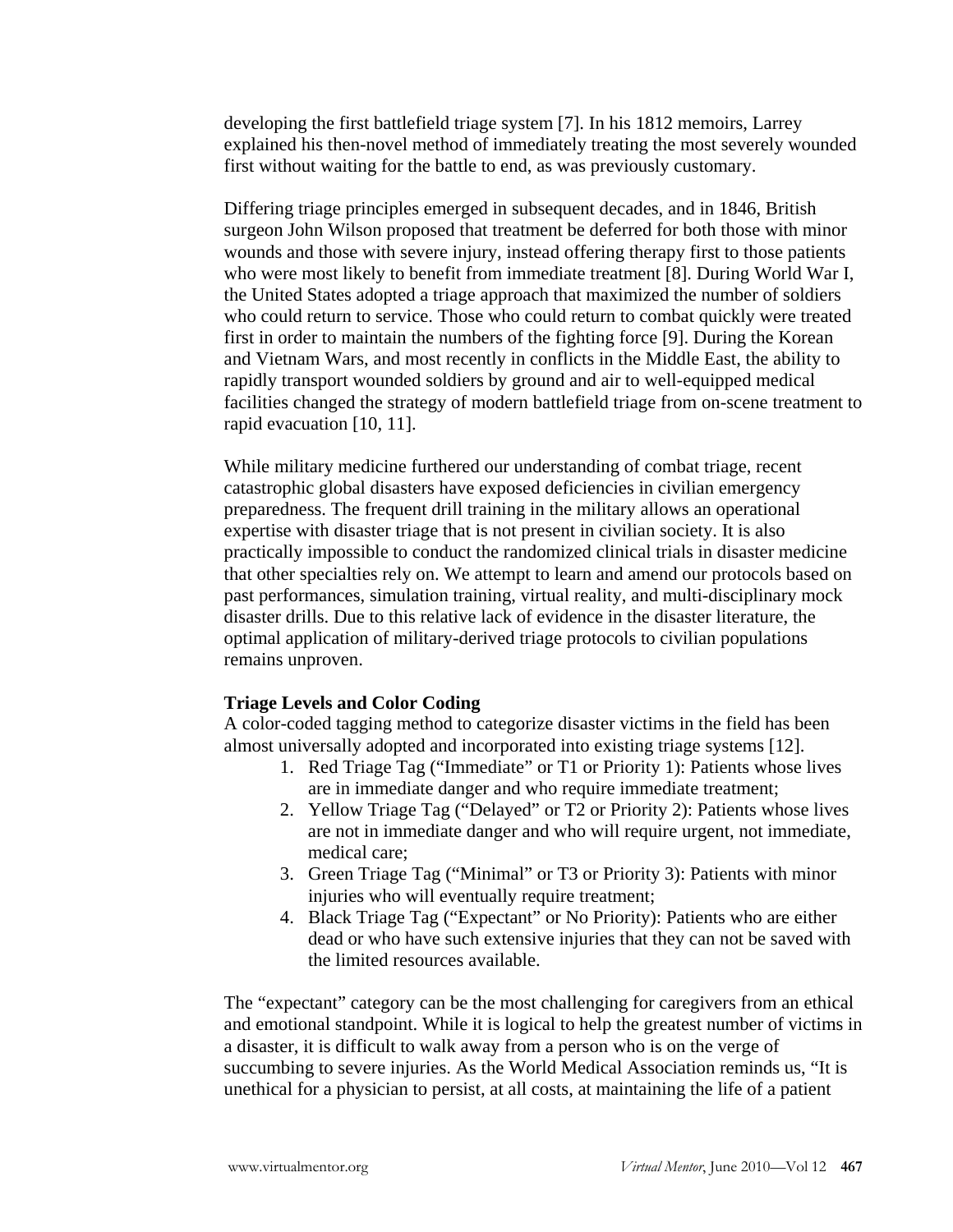beyond hope, thereby wasting to no avail scarce resources needed elsewhere" [13]. It is also important to note that patients need to be reassessed repeatedly, and initial color-coded triage designations can change over time.

# **START (Simple Triage and Rapid Transport)**

START was developed in the 1980s in Orange County, California as one of the first civilian triage systems and was subsequently adopted as the de facto disaster triage standard by the Domestic Preparedness Program of the Department of Defense [14]. However, little data regarding its efficacy existed in the literature prior to its adoption, and today there is some evidence that START can lead to the overtriage of patients (for example, tagging a patient as "immediate" who in reality should be labeled "delayed") in a real-time mass casualty setting [14].



## **SALT (Sort-Assess-Lifesaving Interventions-Treatment/Transport)**

More recently, in response to the lack of scientific data regarding the efficacy of mass casualty triage systems, the Centers for Disease Control and Prevention (CDC) formed an advisory committee to analyze the existing systems and recommend a national standard for disaster triage [5, 15]. Because the literature did not conclusively identify any existing triage system as optimal, the expert panel developed SALT by combining the best features of the existing systems [16]. SALT is endorsed by several national organizations, including the American College of Emergency Physicians, the American College of Surgeons Committee on Trauma, the American Trauma Society, and the National Association of EMS Physicians [17].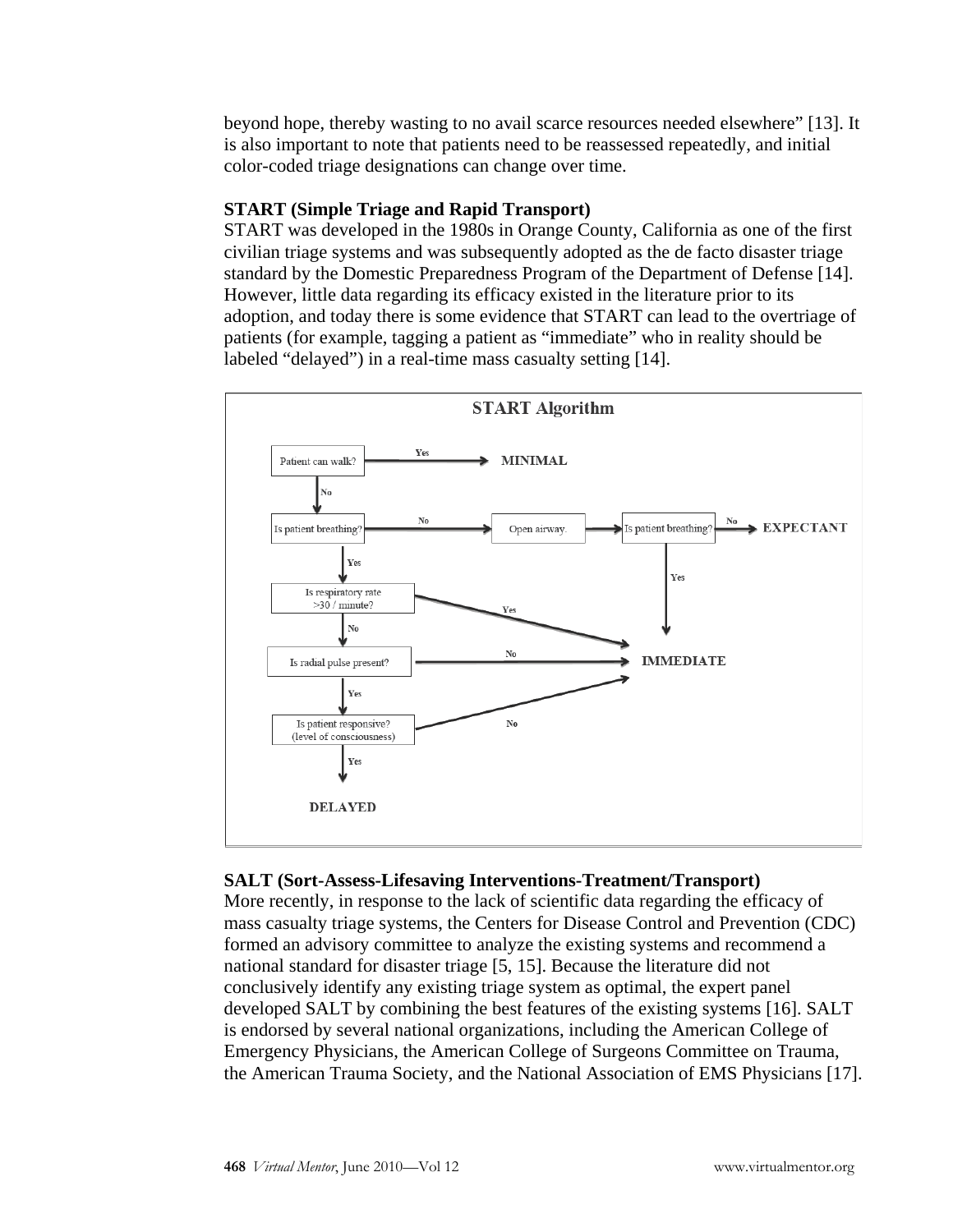

### **Conclusion**

Further research is needed to establish the optimal protocol for mass-casualty triage, but, because of the comprehensive examination of the evidence leading to the recent recommendations of the CDC advisory committee, the SALT triage system seems a promising direction for the future of disaster triage. Although both SALT and START have been found to have unanticipated rates of overtriage [5, 14], the application of a more scientific and data-driven approach in the development of SALT is encouraging. Undoubtedly, these protocols will continue to be refined as we gain a deeper understanding of mass casualty management and as further evidence is collected to identify an optimal disaster triage method.

#### **References**

- 1. World Health Organization Regional Office for the Western Pacific. Factsheet: care of the dead in disasters. www.wpro.who.int/media\_centre/fact\_sheets/fs\_20061207.htm. Accessed May 11, 2010.
- 2. Noji EK. Disaster medical services. In: Tintinalli JE, Ruiz E, Krome RL, eds. *Emergency Medicine: A Comprehensive Study Guide*. 5th ed. New York: McGraw-Hill; 2000: 20-31.
- 3. Koenig KL, Cone DC, Burstein JL, Camargo CA. Surging to the right standard of care. *Acad Emerg Med.* 2006;13(2):195-198.
- 4. Frykberg ER. Medical management of disasters and mass casualties from terrorist bombings: how can we cope? *J Trauma*. 2002;53(2):201-212.